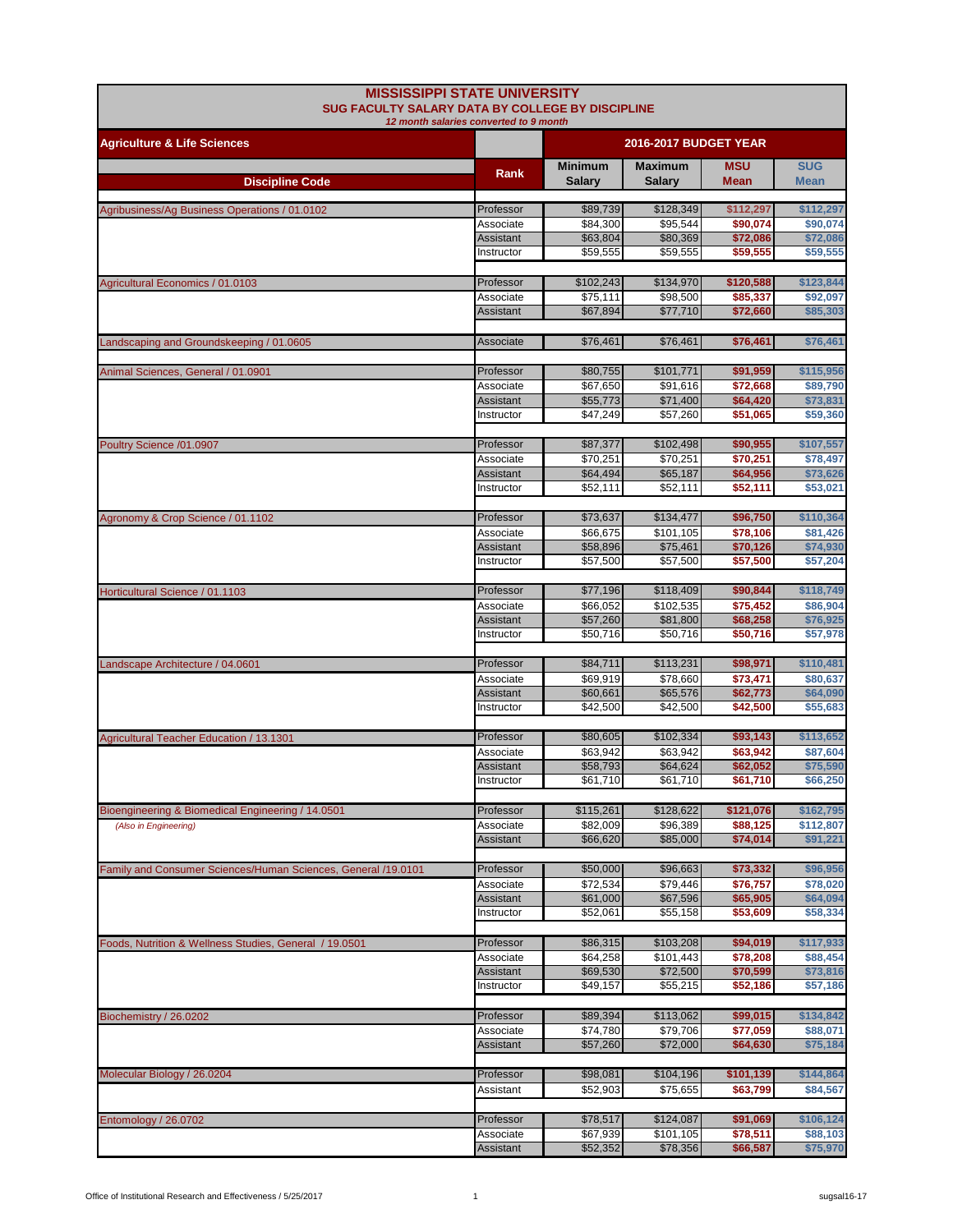| <b>MISSISSIPPI STATE UNIVERSITY</b><br>SUG FACULTY SALARY DATA BY COLLEGE BY DISCIPLINE<br>12 month salaries converted to 9 month |                              |                                 |                                 |                           |                           |
|-----------------------------------------------------------------------------------------------------------------------------------|------------------------------|---------------------------------|---------------------------------|---------------------------|---------------------------|
| <b>Architecture, Art &amp; Design</b>                                                                                             | <b>2016-2017 BUDGET YEAR</b> |                                 |                                 |                           |                           |
| <b>Discipline Code</b>                                                                                                            | Rank                         | <b>Minimum</b><br><b>Salary</b> | <b>Maximum</b><br><b>Salary</b> | <b>MSU</b><br><b>Mean</b> | <b>SUG</b><br><b>Mean</b> |
| Architecture / 04.0201                                                                                                            | Professor                    | \$89,613                        | \$97,753                        | \$93,683                  | \$122,195                 |
|                                                                                                                                   | Associate                    | \$68,000                        | \$76,283                        | \$70,553                  | \$85,965                  |
|                                                                                                                                   | Assistant                    | \$56,000                        | \$63,800                        | \$61,101                  | \$69,800                  |
|                                                                                                                                   | Instructor                   | \$38,701                        | \$38,701                        | \$38,701                  | \$59,696                  |
|                                                                                                                                   |                              |                                 |                                 |                           |                           |
| Interior Architecture / 04.0501                                                                                                   | Professor                    | \$92,477                        | \$92,477                        | \$92,477                  | \$96,830                  |
|                                                                                                                                   | Associate                    | \$63,878                        | \$63,878                        | \$63,878                  | \$77,108                  |
|                                                                                                                                   | Assistant                    | \$50,000                        | \$59,529                        | \$53,412                  | \$59,811                  |
|                                                                                                                                   | Instructor                   | \$47,407                        | \$47,407                        | \$47,407                  | \$46,051                  |
|                                                                                                                                   |                              |                                 |                                 |                           |                           |
| Visual & Performing Arts, General / 50.0101                                                                                       | Professor                    | \$69,691                        | \$88,771                        | \$74,456                  | \$96,721                  |
|                                                                                                                                   | Associate                    | \$57,629                        | \$77,482                        | \$64,554                  | \$80,648                  |
|                                                                                                                                   | Assistant                    | \$51,651                        | \$62,500                        | \$56,193                  | \$62,119                  |
|                                                                                                                                   | Instructor                   | \$41,200                        | \$41,200                        | \$41,200                  | \$52,788                  |
|                                                                                                                                   |                              |                                 |                                 |                           |                           |
| Construction Management / 52.2001                                                                                                 | Assistant                    | \$72,000                        | \$75,451                        | \$72,933                  | \$78,986                  |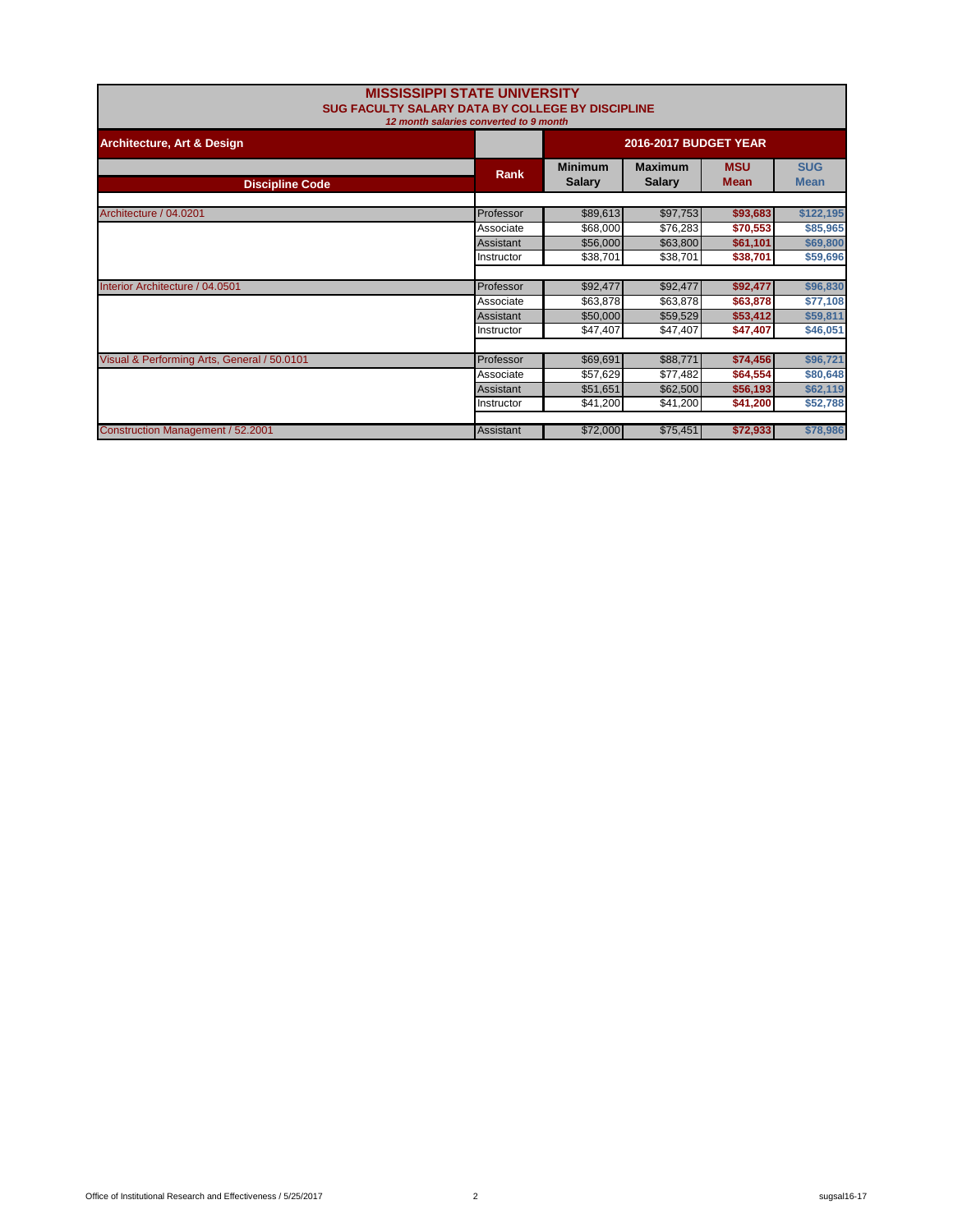| <b>MISSISSIPPI STATE UNIVERSITY</b><br>SUG FACULTY SALARY DATA BY COLLEGE BY DISCIPLINE | 12 month salaries converted to 9 month |                       |                              |                      |                       |
|-----------------------------------------------------------------------------------------|----------------------------------------|-----------------------|------------------------------|----------------------|-----------------------|
| <b>Arts &amp; Sciences</b>                                                              |                                        |                       | <b>2016-2017 BUDGET YEAR</b> |                      |                       |
|                                                                                         | Rank                                   | <b>Minimum</b>        | <b>Maximum</b>               | <b>MSU</b>           | <b>SUG</b>            |
| <b>Discipline Code</b>                                                                  |                                        | <b>Salary</b>         | <b>Salary</b>                | <b>Mean</b>          | <b>Mean</b>           |
| Speech Communication & Rhetoric / 09.0101                                               | Professor                              | \$81,535              | \$116,090                    | \$96,304             | \$113,492             |
|                                                                                         | Associate                              | \$67,962              | \$72,786                     | \$69,761             | \$81,081              |
|                                                                                         | Assistant                              | \$59,740              | \$61,896                     | \$60,698             | \$67,919              |
|                                                                                         | Instructor                             | \$37,415              | \$55,217                     | \$43,779             | \$46,147              |
| Foreign Language & Literatures, General / 16.0101                                       | Professor                              | \$96,451              | \$96,451                     | \$96,451             | \$101,854             |
|                                                                                         | Associate                              | \$57,576              | \$68,236                     | \$59,969             | \$72,320              |
|                                                                                         | Assistant                              | \$50,000              | \$56,714                     | \$52,203             | \$59,435              |
|                                                                                         | Instructor                             | \$31,472              | \$36,886                     | \$33,353             | \$42,003              |
|                                                                                         |                                        |                       |                              |                      |                       |
| English Language & Literature, General / 23.0101                                        | Professor<br>Associate                 | \$70,282<br>\$56,183  | \$102,836<br>\$80,546        | \$84,444<br>\$63,173 | \$111,776<br>\$77,597 |
|                                                                                         | Assistant                              | \$53,712              | \$54,471                     | \$54,125             | \$63,834              |
|                                                                                         | Instructor                             | \$25,500              | \$52,597                     | \$33,631             | \$41.658              |
|                                                                                         |                                        |                       |                              |                      |                       |
| Biology/Biological Sciences, General / 26.0101                                          | Professor                              | \$102,734             | \$129,454                    | \$113,998            | \$126,932             |
|                                                                                         | Associate                              | \$68.584              | \$94.974                     | \$83,346             | \$86,893              |
|                                                                                         | Assistant<br>Instructor                | \$59,305<br>\$42,685  | \$65,802<br>\$58,354         | \$61,344<br>\$48,510 | \$72,900<br>\$48,523  |
|                                                                                         |                                        |                       |                              |                      |                       |
| Medical Microbiology & Bacteriology - 260503                                            | Assistant                              | \$66,445              | \$66,445                     | \$66,445             | \$76,981              |
| Applied Mathematics, General / 27.0301                                                  | Professor                              | \$86,051              | \$127,196                    | \$98,341             | \$127,903             |
|                                                                                         | Associate                              | \$66,276              | \$83,167                     | \$71,766             | \$84,010              |
|                                                                                         | Assistant                              | \$50,000              | \$70,000                     | \$59,384             | \$76,341              |
|                                                                                         | Instructor                             | \$36,000              | \$38,816                     | \$37,485             | \$37,485              |
| Systems Science & Theory / 30.0601                                                      | Professor                              |                       | \$119,868                    | \$118,391            | \$118,391             |
|                                                                                         | Associate                              | \$116,914<br>\$72,544 | \$74,168                     | \$73,356             | \$73,356              |
|                                                                                         | Assistant                              | \$64,721              | \$64,721                     | \$64,721             | \$64,721              |
|                                                                                         |                                        |                       |                              |                      |                       |
| Philosophy / 38.0101                                                                    | Professor                              | \$84,063              | \$104,644                    | \$94,008             | \$114,360             |
|                                                                                         | Associate                              | \$61,718              | \$61,950                     | \$61,834             | \$74,365              |
|                                                                                         | Assistant<br>Instructor                | \$53,560<br>\$35.350  | \$56,000<br>\$42,024         | \$54,546<br>\$39,088 | \$62,050<br>\$40,115  |
|                                                                                         |                                        |                       |                              |                      |                       |
| Chemistry, General / 40.0501                                                            | Professor                              | \$83,937              | \$125,840                    | \$101,685            | \$142,080             |
|                                                                                         | Associate                              | \$77,159              | \$87,000                     | \$81,979             | \$88,514              |
|                                                                                         | Assistant                              | \$57,000              | \$73,600                     | \$64,613             | \$75,028              |
|                                                                                         | Instructor                             | \$54,631              | \$54,765                     | \$54,698             | \$49,896              |
| Geology/Earth Science, General / 40.0601                                                | Professor                              | \$77,894              | \$110,073                    | \$91,308             | \$130,435             |
|                                                                                         | Associate                              | \$66,214              | \$69,161                     | \$67,581             | \$90,904              |
|                                                                                         | Assistant                              | \$50,000              | \$62,424                     | \$5,529              | \$78,500              |
|                                                                                         | Instructor                             | \$38,232              | \$45,341                     | \$41,672             | \$57,208              |
|                                                                                         |                                        |                       |                              |                      |                       |
| Physics, General / 40.0801                                                              | Professor                              | \$83,713              | \$127,960                    | \$95,473<br>\$71,423 | \$128,988             |
|                                                                                         | Associate<br>Assistant                 | \$68,471<br>\$57,000  | \$73,579<br>\$66,673         | \$62,794             | \$88,260<br>\$76,375  |
|                                                                                         | Instructor                             | \$49,899              | \$54,150                     | \$51,656             | \$54,346              |
|                                                                                         |                                        |                       |                              |                      |                       |
| Psychology, General / 42.0101                                                           | Professor                              | \$109,345             | \$123,904                    | \$114,343            | \$132,703             |
|                                                                                         | Associate                              | \$62,518              | \$83,710                     | \$73,040             | \$86,414              |
|                                                                                         | Assistant                              | \$63,860              | \$69,123<br>\$39,530         | \$65,668             | \$73,015              |
|                                                                                         | Instructor                             | \$38,446              |                              | \$38,988             | \$51,766              |
| Public Administration / 44.0401                                                         | Professor                              | \$97,038              | \$103,947                    | \$100,492            | \$156,312             |
|                                                                                         | Associate                              | \$71,110              | \$72,249                     | \$71,680             | \$108,521             |
|                                                                                         | Assistant                              | \$65,500              | \$65,500                     | \$65,500             | \$86,786              |
|                                                                                         | Instructor                             | \$40,900              | \$51,534                     | \$44,362             | \$80,413              |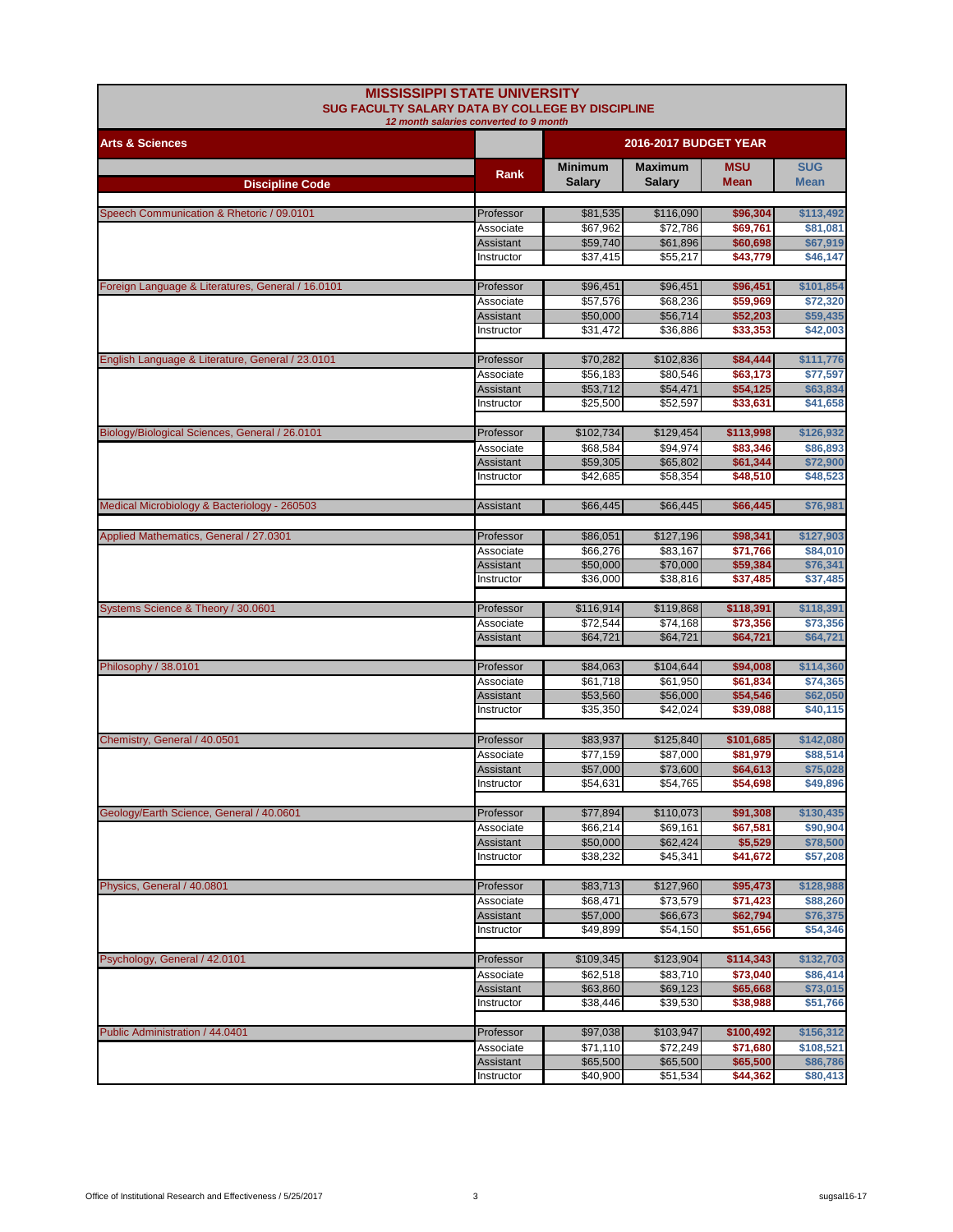|                                                   | <b>MISSISSIPPI STATE UNIVERSITY</b>              |                       |                |             |             |  |
|---------------------------------------------------|--------------------------------------------------|-----------------------|----------------|-------------|-------------|--|
|                                                   | SUG FACULTY SALARY DATA BY COLLEGE BY DISCIPLINE |                       |                |             |             |  |
|                                                   | 12 month salaries converted to 9 month           |                       |                |             |             |  |
| <b>Arts &amp; Sciences</b>                        |                                                  | 2016-2017 BUDGET YEAR |                |             |             |  |
|                                                   | <b>Rank</b>                                      | <b>Minimum</b>        | <b>Maximum</b> | <b>MSU</b>  | <b>SUG</b>  |  |
| <b>Discipline Code</b>                            |                                                  | <b>Salary</b>         | <b>Salary</b>  | <b>Mean</b> | <b>Mean</b> |  |
|                                                   |                                                  |                       |                |             |             |  |
| Social Work / 44.0701                             | Professor                                        | \$95,252              | \$122,733      | \$108,993   | \$123,848   |  |
|                                                   | Associate                                        | \$68,709              | \$76,787       | \$72,748    | \$80,314    |  |
|                                                   | Assistant                                        | \$50,715              | \$58,804       | \$54,760    | \$69,215    |  |
|                                                   | Instructor                                       | \$42,654              | \$48,341       | \$45,498    | \$51,052    |  |
| Anthropology / 45.0201                            | Professor                                        | \$84,681              | \$95,999       | \$90,340    | \$122,478   |  |
|                                                   | Associate                                        |                       | \$79,977       |             | \$84,776    |  |
|                                                   | Assistant                                        | \$70,238              | \$61,800       | \$75,348    | \$70,059    |  |
|                                                   |                                                  | \$56,446              |                | \$60,012    |             |  |
| Criminology / 45.0401                             | Professor                                        | \$97,453              | \$97,453       | \$97,453    | \$150,386   |  |
|                                                   | Associate                                        | \$74,703              | \$74,703       | \$74,703    | \$84,120    |  |
|                                                   | Instructor                                       | \$42,024              | \$42,024       | \$42,024    | \$56,526    |  |
|                                                   |                                                  |                       |                |             |             |  |
| Political Science & Government, General / 45.1001 | Professor                                        | \$101,929             | \$101,929      | \$101,929   | \$131,976   |  |
|                                                   | Associate                                        | \$71,370              | \$71,370       | \$71,370    | \$87,140    |  |
|                                                   | Assistant                                        | \$62,500              | \$65,500       | \$64,376    | \$69,903    |  |
|                                                   | Instructor                                       | \$40,000              | \$40,521       | \$40,261    | \$49,409    |  |
|                                                   |                                                  |                       |                |             |             |  |
| Sociology / 45.1101                               | Professor                                        | \$90,055              | \$118,876      | \$109,835   | \$130,291   |  |
|                                                   | Associate                                        | \$75,776              | \$99,796       | \$88,412    | \$82,068    |  |
|                                                   | Assistant                                        | \$57,000              | \$86,213       | \$69,151    | \$66,301    |  |
|                                                   | Instructor                                       | \$42,000              | \$47,987       | \$44,994    | \$47,468    |  |
| History, General / 54.0101                        | Professor                                        | \$74,681              | \$128,271      | \$101,469   | \$117,143   |  |
|                                                   | Associate                                        | \$58,064              | \$73,983       | \$69,417    | \$77,460    |  |
|                                                   | Assistant                                        | \$64,000              | \$66,560       | \$64,872    | \$63,522    |  |
|                                                   |                                                  |                       |                |             |             |  |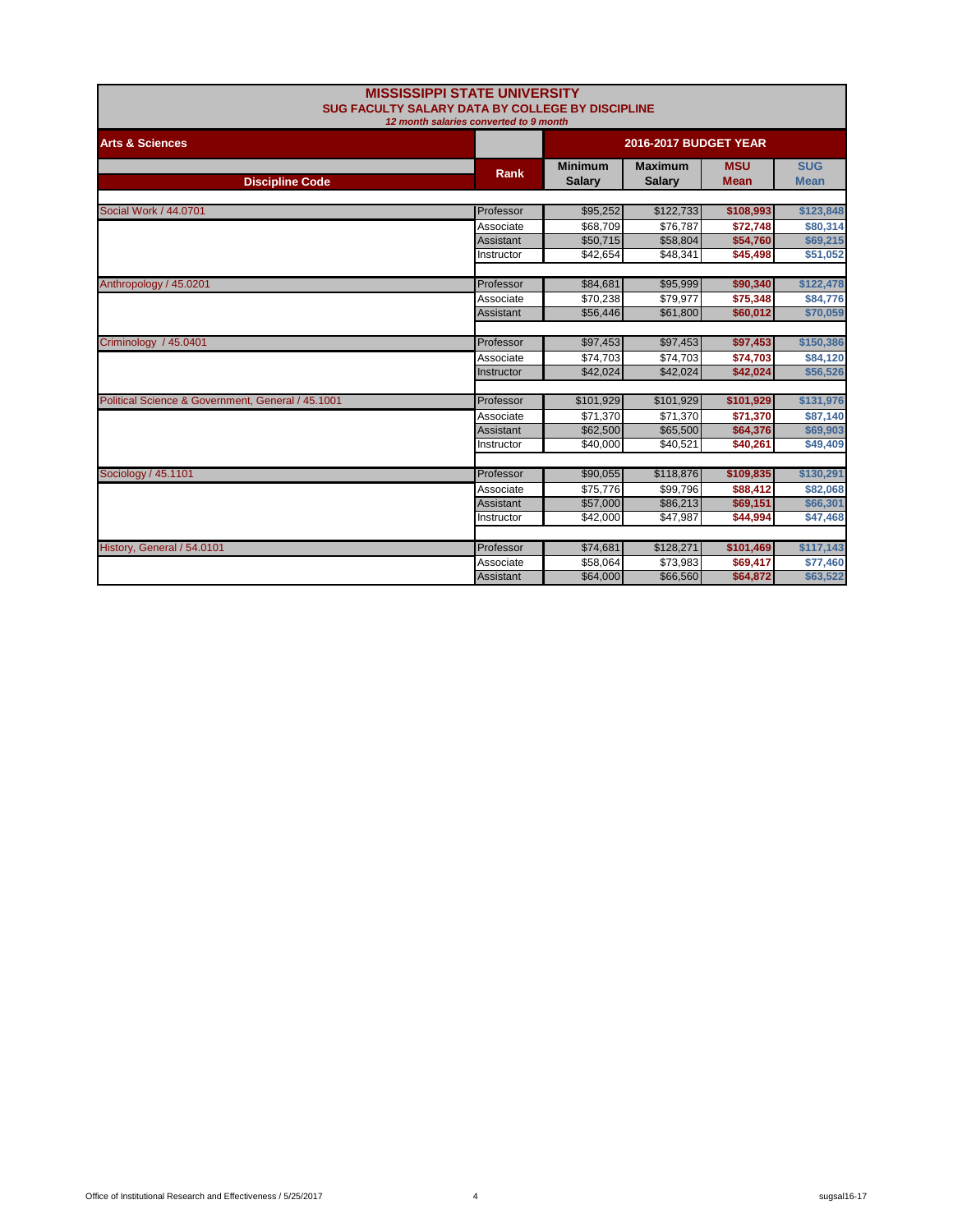| <b>MISSISSIPPI STATE UNIVERSITY</b><br>SUG FACULTY SALARY DATA BY COLLEGE BY DISCIPLINE<br>12 month salaries converted to 9 month |                       |                                 |                                 |                           |                           |
|-----------------------------------------------------------------------------------------------------------------------------------|-----------------------|---------------------------------|---------------------------------|---------------------------|---------------------------|
| <b>Business</b>                                                                                                                   | 2016-2017 BUDGET YEAR |                                 |                                 |                           |                           |
| <b>Discipline Code</b>                                                                                                            | <b>Rank</b>           | <b>Minimum</b><br><b>Salary</b> | <b>Maximum</b><br><b>Salary</b> | <b>MSU</b><br><b>Mean</b> | <b>SUG</b><br><b>Mean</b> |
| Business Administration & Management, General / 52.0201                                                                           | Professor             | \$150,396                       | \$168,056                       | \$159,226                 | \$208,027                 |
|                                                                                                                                   | Associate             | \$107,997                       | \$126,569                       | \$117,247                 | \$156,305                 |
|                                                                                                                                   | Assistant             | \$116,722                       | \$125,000                       | \$120,431                 | \$137,552                 |
|                                                                                                                                   | Instructor            | \$49.080                        | \$70,000                        | \$59,440                  | \$84,935                  |
| Accounting / 52.0301                                                                                                              | Professor             | \$142,185                       | \$198,623                       | \$170,404                 | \$204,106                 |
|                                                                                                                                   | Associate             | \$108,206                       | \$125,000                       | \$118,206                 | \$178,860                 |
|                                                                                                                                   | Assistant             | \$115,594                       | \$162,500                       | \$136,469                 | \$167,752                 |
|                                                                                                                                   | Instructor            | \$70,614                        | \$70,614                        | \$70,614                  | \$84,580                  |
|                                                                                                                                   |                       |                                 |                                 |                           |                           |
| Business/Managerial Economics / 52.0601                                                                                           | Professor             | \$100,899                       | \$105,500                       | \$103,200                 | \$148,763                 |
|                                                                                                                                   | Associate             | \$86,272                        | \$101,346                       | \$91,885                  | \$116,889                 |
|                                                                                                                                   | <b>Assistant</b>      | \$65,440                        | \$98,000                        | \$81,847                  | \$104,814                 |
| Finance, General / 52.0801                                                                                                        | Professor             | \$146,361                       | \$196,408                       | \$173,844                 | \$207,180                 |
|                                                                                                                                   | Associate             | \$155,746                       | \$167,810                       | \$161,778                 | \$180,259                 |
|                                                                                                                                   | Assistant             | \$98,200                        | \$165,000                       | \$128,300                 | \$176,515                 |
|                                                                                                                                   | Instructor            | \$93,584                        | \$93,584                        | \$93,584                  | \$91,128                  |
| Management Information Systems, General / 52.1201                                                                                 | Professor             | \$128,658                       | \$187,393                       | \$156,607                 | \$188,566                 |
|                                                                                                                                   | Associate             | \$107,000                       | \$126,485                       | \$115,210                 | \$145,126                 |
|                                                                                                                                   | Instructor            | \$54,179                        | \$54,179                        | \$54,179                  | \$81,566                  |
|                                                                                                                                   |                       |                                 |                                 |                           |                           |
| Marketing/Marketing Management, General / 52.1401                                                                                 | Professor             | \$134,681                       | \$141,080                       | \$139,021                 | \$202,156                 |
|                                                                                                                                   | Associate             | \$105,988                       | \$141,336                       | \$127,766                 | \$145,058                 |
|                                                                                                                                   | Assistant             | \$92,475                        | \$132,600                       | \$121,877                 | \$137,967                 |
|                                                                                                                                   | Instructor            | \$40,700                        | \$56,689                        | \$48,930                  | \$78,256                  |
| <b>Insurance - 52,1701</b>                                                                                                        | Instructor            | \$54,368                        | \$54,368                        | \$54,368                  | \$68,084                  |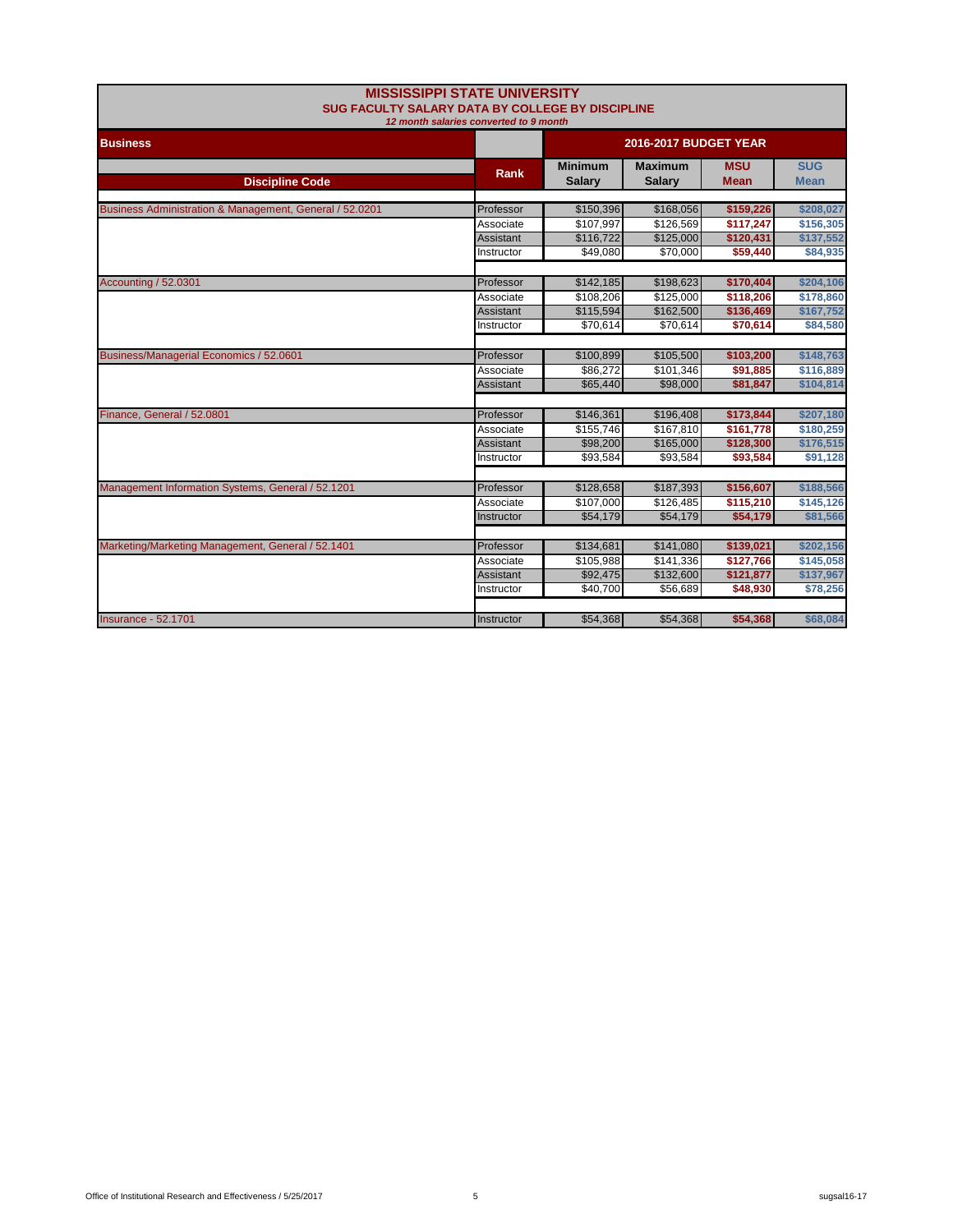| <b>MISSISSIPPI STATE UNIVERSITY</b><br>SUG FACULTY SALARY DATA BY COLLEGE BY DISCIPLINE<br>12 month salaries converted to 9 month |                        |                                 |                                 |                           |                           |
|-----------------------------------------------------------------------------------------------------------------------------------|------------------------|---------------------------------|---------------------------------|---------------------------|---------------------------|
| <b>Education</b>                                                                                                                  |                        | <b>2016-2017 BUDGET YEAR</b>    |                                 |                           |                           |
| <b>Discipline Code</b>                                                                                                            | Rank                   | <b>Minimum</b><br><b>Salary</b> | <b>Maximum</b><br><b>Salary</b> | <b>MSU</b><br><b>Mean</b> | <b>SUG</b><br><b>Mean</b> |
|                                                                                                                                   |                        |                                 |                                 |                           |                           |
| Education, General / 13.0101                                                                                                      | Professor              | \$85,571                        | \$85,571                        | \$85,571                  | \$120,322                 |
|                                                                                                                                   | Associate              | \$66,357                        | \$67,758                        | \$67,058                  | \$81,972                  |
|                                                                                                                                   | Assistant              | \$62,000                        | \$62,000                        | \$62,000                  | \$70,267                  |
| Educational Leadership & Administration / 13.0401                                                                                 | Professor              | \$85,509                        | \$85,509                        | \$85,509                  | \$119,012                 |
|                                                                                                                                   | Assistant              | \$61,378                        | \$64,890                        | \$63,190                  | \$70,652                  |
|                                                                                                                                   | Instructor             | \$55,618                        | \$55,618                        | \$55,618                  | \$58,895                  |
|                                                                                                                                   |                        |                                 |                                 |                           |                           |
| Community College Education / 13.0407                                                                                             | Associate              | \$66,964                        | \$92,230                        | \$76,713                  | \$76,713                  |
|                                                                                                                                   | Assistant              | \$57,680                        | \$57,680                        | \$57,680                  | \$57,680                  |
|                                                                                                                                   |                        |                                 |                                 |                           |                           |
| Elementary and Middle School Administrative/Principalship / 13.0408                                                               | Professor              | \$96,452                        | \$96,452                        | \$96,452                  | \$96,452                  |
|                                                                                                                                   | Associate              | \$70,135                        | \$70,135                        | \$70,135                  | \$70,135                  |
|                                                                                                                                   | Assistant              | \$54,172                        | \$65,297                        | \$59,734                  | \$59,734                  |
| Special Education & Teaching / 13.1001                                                                                            | Professor              | \$86,434                        | \$89,053                        | \$87,744                  | \$107,312                 |
|                                                                                                                                   | Assistant              | \$53,170                        | \$62,000                        | \$59,601                  | \$68,089                  |
|                                                                                                                                   | Instructor             | \$42,500                        | \$45,500                        | \$43,500                  | \$53,400                  |
|                                                                                                                                   |                        |                                 |                                 |                           |                           |
| Counselor Education / 13.1101                                                                                                     | Professor              | \$75,271                        | \$111,537                       | \$101,424                 | \$120,183                 |
|                                                                                                                                   | Associate              | \$61,665                        | \$70,396                        | \$65,884                  | \$82,284                  |
|                                                                                                                                   | Assistant              | \$60,593                        | \$61,307                        | \$60,950                  | \$70,714                  |
|                                                                                                                                   | Instructor             | \$35,583                        | \$48,333                        | \$40,472                  | \$43,321                  |
| Elementary Education / 13.1202                                                                                                    | Professor              | \$102,463                       | \$126,790                       | \$114,627                 | \$100,771                 |
|                                                                                                                                   | Associate              | \$70,032                        | \$70,032                        | \$70,032                  | \$75,257                  |
|                                                                                                                                   | Assistant              | \$56,250                        | \$60,010                        | \$57,881                  | \$63,515                  |
|                                                                                                                                   | Instructor             | \$37,219                        | \$51,608                        | \$45,403                  | \$48,093                  |
|                                                                                                                                   |                        |                                 |                                 |                           |                           |
| Secondary Education / 13.1205                                                                                                     | Associate              | \$63,675                        | \$69,756                        | \$66,963                  | \$74,499                  |
|                                                                                                                                   | Assistant              | \$58,478                        | \$60,400                        | \$59,720                  | \$64,824                  |
|                                                                                                                                   | Instructor             | \$37,385                        | \$48,231                        | \$43,164                  | \$59,311                  |
|                                                                                                                                   |                        |                                 |                                 |                           |                           |
| Music Teacher Education / 13.1312                                                                                                 | Professor              | \$70,058                        | \$106,235                       | \$84,545                  | \$87,983                  |
|                                                                                                                                   | Associate<br>Assistant | \$54,615<br>\$43,000            | \$74,202<br>\$45,808            | \$62,814<br>\$44,404      | \$62,898<br>\$44,404      |
|                                                                                                                                   | Instructor             | \$42,000                        | \$70,531                        | \$51,286                  | \$51,219                  |
|                                                                                                                                   |                        |                                 |                                 |                           |                           |
| Physical Education Teaching and Coaching / 13.1314                                                                                | Associate              | \$65,686                        | \$65,686                        | \$65,686                  | \$79,246                  |
|                                                                                                                                   | Instructor             | \$41,602                        | \$47,988                        | \$44,795                  | \$48,496                  |
|                                                                                                                                   |                        |                                 |                                 |                           |                           |
| Teacher Education & Professional Development, Specific Subject Areas, Other / 13.1399                                             | Professor              | \$74,874                        | \$106,971                       | \$86,411                  | \$93,910                  |
|                                                                                                                                   | Assistant              | \$54,000                        | \$59,171                        | \$56,740                  | \$67,876                  |
|                                                                                                                                   | <b>Instructor</b>      | \$39,818                        | \$57,472                        | \$49,027                  | \$49,027                  |
| Kinesiology & Exercise Science / 31.0505                                                                                          | Professor              | \$100,357                       | \$100,357                       | \$100,357                 | \$113,380                 |
|                                                                                                                                   | Associate              | \$67,000                        | \$72,167                        | \$69,410                  | \$82,143                  |
|                                                                                                                                   | Assistant              | \$60,500                        | \$64,050                        | \$61,942                  | \$69,081                  |
|                                                                                                                                   | Instructor             | \$36,746                        | \$49,955                        | \$43,902                  | \$53,395                  |
|                                                                                                                                   |                        |                                 |                                 |                           |                           |
| Educational Psychology / 42.2806                                                                                                  | Professor              | \$77,007                        | \$112,288                       | \$88,769                  | \$115,025                 |
|                                                                                                                                   | Associate              | \$58,351                        | \$86,821                        | \$68,024                  | \$78,383                  |
|                                                                                                                                   | Assistant              | \$60,770                        | \$63,783                        | \$61,675                  | \$66,757                  |
|                                                                                                                                   | Instructor             | \$52,722                        | \$52,722                        | \$52,722                  | \$55,713                  |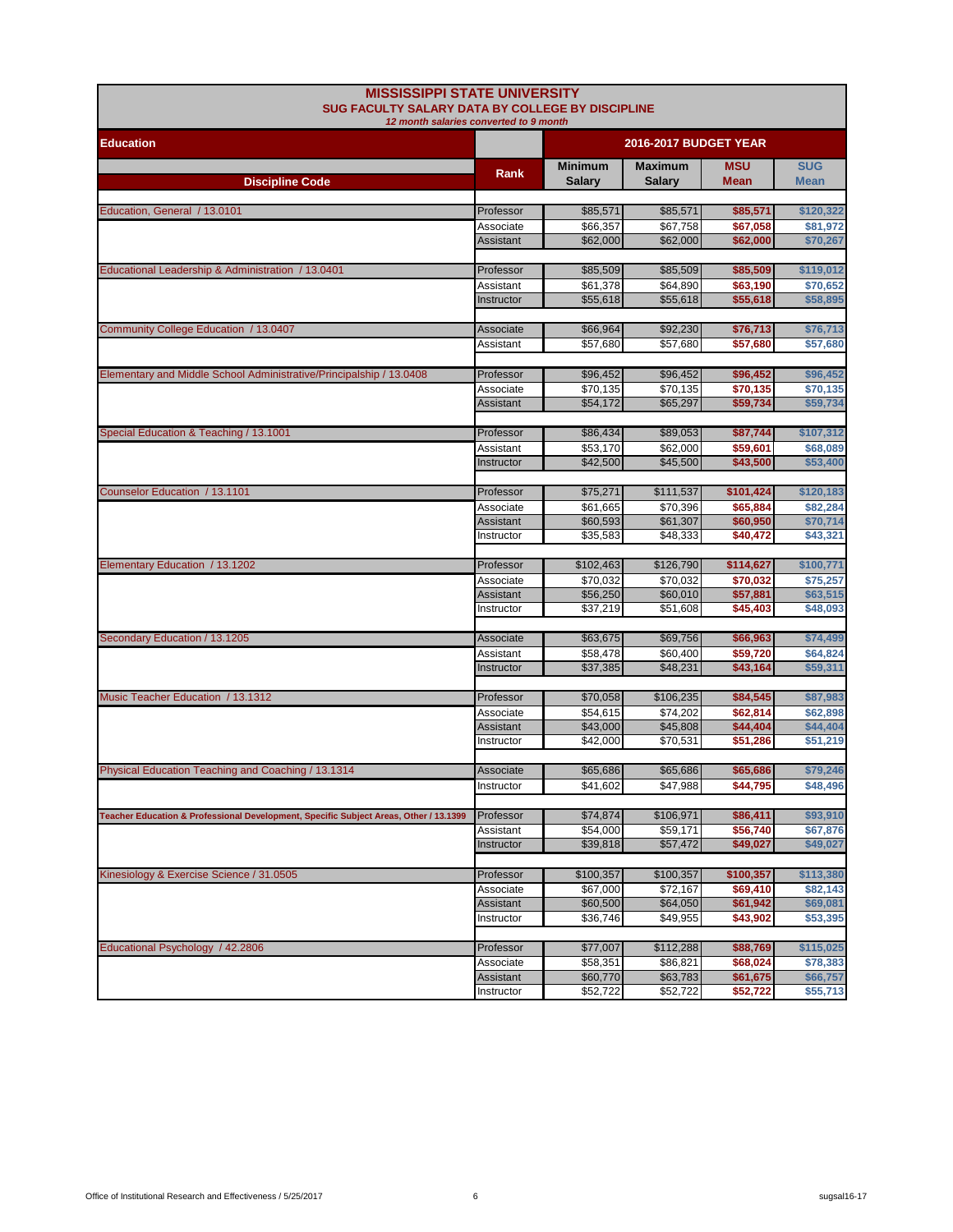| <b>MISSISSIPPI STATE UNIVERSITY</b><br>SUG FACULTY SALARY DATA BY COLLEGE BY DISCIPLINE<br>12 month salaries converted to 9 month |                  |                                 |                                 |                           |                           |  |
|-----------------------------------------------------------------------------------------------------------------------------------|------------------|---------------------------------|---------------------------------|---------------------------|---------------------------|--|
| <b>Engineering</b>                                                                                                                |                  |                                 | <b>2016-2017 BUDGET YEAR</b>    |                           |                           |  |
| <b>Discipline Code</b>                                                                                                            | <b>Rank</b>      | <b>Minimum</b><br><b>Salary</b> | <b>Maximum</b><br><b>Salary</b> | <b>MSU</b><br><b>Mean</b> | <b>SUG</b><br><b>Mean</b> |  |
|                                                                                                                                   |                  |                                 |                                 |                           |                           |  |
| Computer & Information Sciences / 11.0101                                                                                         | Professor        | \$116,021                       | \$157,401                       | \$141,601                 | \$161,095                 |  |
|                                                                                                                                   | Associate        | \$97,664                        | \$105,973                       | \$102,202                 | \$115,602                 |  |
|                                                                                                                                   | <b>Assistant</b> | \$62,197                        | \$90,200                        | \$84,846                  | \$104,323                 |  |
|                                                                                                                                   | Instructor       | \$48,001                        | \$48,585                        | \$48,293                  | \$65,480                  |  |
| Aerospace Engineering / 14.0201                                                                                                   | Professor        | \$119,828                       | \$150,306                       | \$129,383                 | \$152,971                 |  |
|                                                                                                                                   | Associate        | \$88,994                        | \$118,352                       | \$105,641                 | \$108,772                 |  |
|                                                                                                                                   | Assistant        | \$82,640                        | \$82,793                        | \$82,717                  | \$89,527                  |  |
|                                                                                                                                   | Instructor       | \$51,254                        | \$96,152                        | \$65,977                  | \$66,291                  |  |
| Bioengineering & Biomedical Engineering / 14.0501                                                                                 | Professor        | \$115,261                       | \$128,622                       | \$121,076                 | \$162,795                 |  |
| (Also in Ag & Life Sciences)                                                                                                      | Associate        | \$82,009                        | \$96,389                        | \$88,125                  | \$112,807                 |  |
|                                                                                                                                   | Assistant        | \$66,620                        | \$85,000                        | \$74,014                  | \$91,221                  |  |
|                                                                                                                                   |                  |                                 |                                 |                           |                           |  |
| Chemical Engineering / 14.0701                                                                                                    | Professor        | \$123,619                       | \$123,619                       | \$123,619                 | \$164,805                 |  |
|                                                                                                                                   | Associate        | \$93,418                        | \$123,979                       | \$104,203                 | \$109,167                 |  |
|                                                                                                                                   | <b>Assistant</b> | \$82,000                        | \$90,000                        | \$86,462                  | \$92,508                  |  |
|                                                                                                                                   | Instructor       | \$76,598                        | \$76,598                        | \$76,598                  | \$64,378                  |  |
|                                                                                                                                   |                  |                                 |                                 |                           |                           |  |
| Civil Engineering / 14.0801                                                                                                       | Professor        | \$106,340                       | \$147,400                       | \$129,351                 | \$142,377                 |  |
|                                                                                                                                   | Associate        | \$86,374<br>\$83,500            | \$113,134<br>\$89,001           | \$95,741<br>\$87,005      | \$104,259<br>\$88,784     |  |
|                                                                                                                                   | Assistant        |                                 |                                 |                           |                           |  |
| Computer Engineering / 14.0901                                                                                                    | Associate        | \$99,008                        | \$103,967                       | \$101,487                 | \$101,275                 |  |
|                                                                                                                                   | Assistant        | \$80,000                        | \$97,250                        | \$88,063                  | \$91,504                  |  |
|                                                                                                                                   |                  |                                 |                                 |                           |                           |  |
| Electrical & Electronics Engineering / 14.1001                                                                                    | Professor        | \$118,349                       | \$169,110                       | \$139,550                 | \$155,166                 |  |
|                                                                                                                                   | Associate        | \$85,806                        | \$123,091                       | \$103,884                 | \$109,575                 |  |
|                                                                                                                                   | Assistant        | \$61,350                        | \$95,000                        | \$82,826                  | \$93,516                  |  |
|                                                                                                                                   | Instructor       | \$53,177                        | \$53,177                        | \$53,177                  | \$67,170                  |  |
| Mechanical Engineering / 14.1901                                                                                                  | Professor        | \$126,472                       | \$185,000                       | \$140,950                 | \$153,276                 |  |
|                                                                                                                                   | Associate        | \$76,030                        | \$111,438                       | \$87,533                  | \$105,608                 |  |
|                                                                                                                                   | Assistant        | \$64,303                        | \$141,799                       | \$87,881                  | \$91,041                  |  |
|                                                                                                                                   | Instructor       | \$56,500                        | \$60.165                        | \$58,115                  | \$64,118                  |  |
|                                                                                                                                   |                  |                                 |                                 |                           |                           |  |
| Industrial Engineering / 14.3501                                                                                                  | Professor        | \$125,522                       | \$130,320                       | \$127,921                 | \$155,522                 |  |
|                                                                                                                                   | Associate        | \$99,550                        | \$99,550                        | \$99,550                  | \$105,007                 |  |
|                                                                                                                                   | Assistant        | \$71,447                        | \$98,160                        | \$85,855                  | \$91,114                  |  |
| Engineering, Other / 14.9999                                                                                                      | Professor        | \$113,666                       | \$113,666                       | \$113,666                 | \$145,245                 |  |
|                                                                                                                                   | Assistant        | \$85,000                        | \$86,607                        | \$85,804                  | \$87,568                  |  |
|                                                                                                                                   |                  |                                 |                                 |                           |                           |  |
| Industrial Technology/Technician / 15.0612                                                                                        | Associate        | \$67,523                        | \$67,523                        | \$67,523                  | \$67,523                  |  |
|                                                                                                                                   | Instructor       | \$39,257                        | \$46,784                        | \$43,021                  | \$43,021                  |  |
|                                                                                                                                   |                  |                                 |                                 |                           |                           |  |
| Industrial Production Technologies/Technicians, Other / 15.0699                                                                   | Professor        | \$143,408                       | \$143,408                       | \$143,408                 | \$143,408                 |  |
|                                                                                                                                   | Associate        | \$98,353                        | \$105,000                       | \$101,677                 | \$101,677                 |  |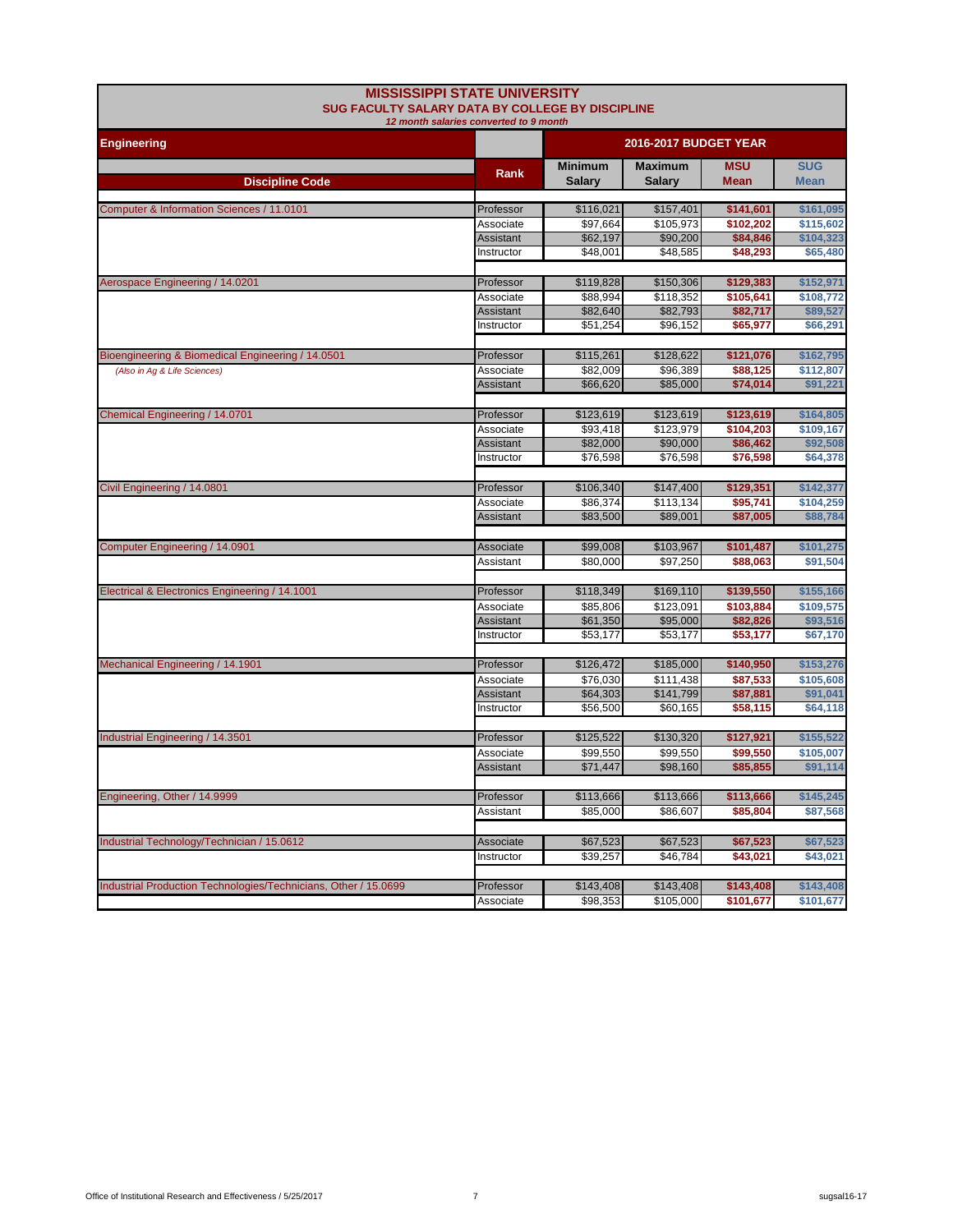| <b>MISSISSIPPI STATE UNIVERSITY</b><br>SUG FACULTY SALARY DATA BY COLLEGE BY DISCIPLINE | 12 month salaries converted to 9 month |                                 |                                 |                           |                           |
|-----------------------------------------------------------------------------------------|----------------------------------------|---------------------------------|---------------------------------|---------------------------|---------------------------|
| <b>Forest Resources</b>                                                                 |                                        | <b>2016-2017 BUDGET YEAR</b>    |                                 |                           |                           |
| <b>Discipline Code</b>                                                                  | Rank                                   | <b>Minimum</b><br><b>Salary</b> | <b>Maximum</b><br><b>Salary</b> | <b>MSU</b><br><b>Mean</b> | <b>SUG</b><br><b>Mean</b> |
|                                                                                         |                                        |                                 |                                 |                           |                           |
| Forest Sciences and Biology / 03.0502                                                   | Professor                              | \$77,718                        | \$124,238                       | \$86,825                  | \$88,225                  |
|                                                                                         | Associate                              | \$64,843                        | \$79,362                        | \$71,896                  | \$71,752                  |
|                                                                                         | Assistant                              | \$61,271                        | \$74,000                        | \$64,768                  | \$64,802                  |
| Wood Science & Wood Products/Pulp & Paper Technology / 03.0509                          | Professor                              | \$82,431                        | \$117,147                       | \$96,462                  | \$99,735                  |
|                                                                                         | Associate                              | \$67,416                        | \$75,321                        | \$71,369                  | \$76,562                  |
|                                                                                         | Assistant                              | \$54,806                        | \$70,000                        | \$61,252                  | \$64,138                  |
|                                                                                         |                                        |                                 |                                 |                           |                           |
| Wildlife, Fish & Wildlands Science & Management / 03.0601                               | Professor                              | \$82,085                        | \$103,817                       | \$94,126                  | \$92,698                  |
|                                                                                         | Associate                              | \$63.457                        | \$78.708                        | \$69,617                  | \$70,440                  |
|                                                                                         | Assistant                              | \$61,303                        | \$74,675                        | \$67,451                  | \$67,020                  |
|                                                                                         | Instructor                             | \$40,000                        | \$56,650                        | \$48,325                  | \$48,325                  |